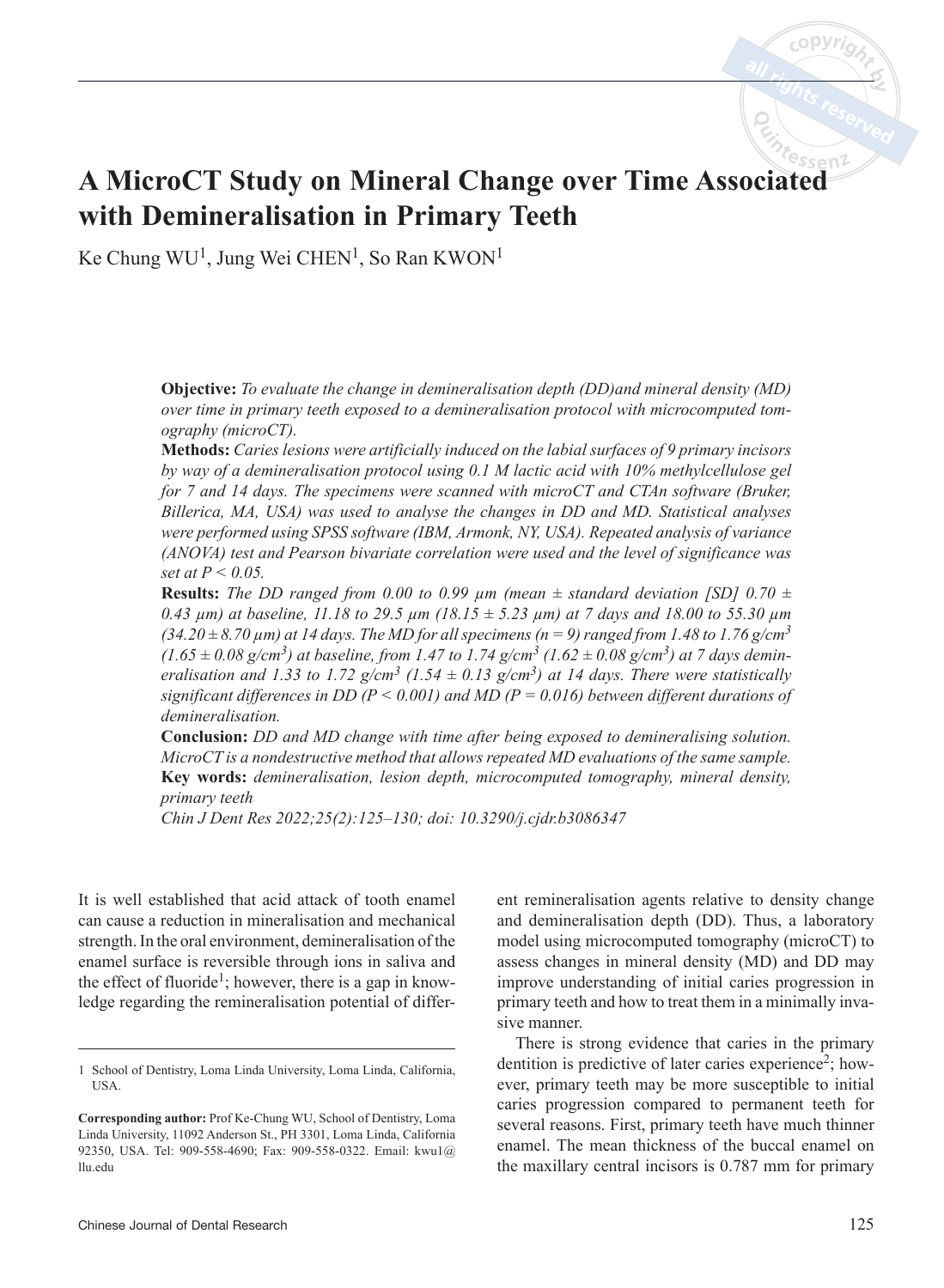

Fig 1 Experimental design. Mounted specimen in 10% methylcellulose gel and 0.1 M lactic acid on filter paper; insert: specimen mounted on acrylic rod with a  $2 \times 2$  mm<sup>2</sup> exposure window.

teeth<sup>3</sup> compared to 0.945 mm in permanent teeth<sup>4</sup>. Second, primary teeth have a thicker aprismatic layer that exhibits low porosity<sup>5</sup>. Third, primary teeth exhibit far greater porosity overall, making them more prone to caries-like attacks<sup>6</sup>. Last, the interprismatic fraction and prism-junction density are also greater in primary teeth<sup>6</sup>. However, only one study has have evaluated enamel density changes after acid attacks related to early caries progression in primary teeth<sup>7</sup>.

Laboratory demineralisation methods create standardised and reproducible caries lesions. Artificial caries have been created on primary teeth mainly using two demineralisation protocols. The most common methodof creating artificial caries lesions is using a demineralisation solution containing 2.2 mM CaCl2, 2.2 mM NaH<sub>2</sub>PO<sub>4</sub> and 0.05 M acetic acid with the pH adjusted to 4.4 to  $5.0^8$ . The direct immersion of primary teeth samples in the solution for 4 days yields an artificial lesion of 60 to 200  $\mu$ m in depth<sup>9,10</sup>. Another method involves using 8% methylcellulose gel and 0.1 M lactic acid. After 3 to 14 days, lesion depth of 110 μm was noted<sup>11</sup>. Both methods were proven to be reliable in other studies $12,13$ .

Despite the widespread use of light microscopy to measure demineralisation and remineralisation, its main limitations include the need to section the samples and the fact that the two-dimensional view does not enable measurement of changes in density $6$ . However, several methods have also been used to measure caries depth, including micro $CT^{10}$  and scanning electron microscopy (SEM)14. MicroCT is a modified version of medical computed tomography (CT) and is used to assess the mineral concentration at micron levels, thus differentiating between sound and carious dentine. The new, cutting-edge technique enables nondestructive visualisation of dental structures in 3D and provides an easy way to monitor the progression of caries lesions without destroying the samples<sup>15</sup>.

The present study aimed to evaluate the change in DD and mineral density (MD) over time in primary teeth exposed to a demineralisation protocol as measured using microCT. The null hypotheses tested were:

- 1. There would be no difference in DD depending on the amount of time exposed to the demineralisation agent.
- 2. There would be no difference in MD depending on the amount of time exposed to the demineralisation agent.
- 3. There would be no correlation between MD and DD.

# **Materials and methods**

This study was approved by the Institutional Review Board of Loma Linda University, CA, USA (IRB#5180417).

## *Specimen preparations*

Extracted/exfoliated primary incisors  $(N = 9)$  without restorations or caries were collected and stored in 0.1% sodium azide solution. Enamel-dentine blocks with an approximate size of  $4 \times 4 \times 3$  mm<sup>3</sup> were cut using a water-cooled diamond-edged blade and mounted on acrylic rods with the labial surface facing upwards. The tooth surfaces were then painted with acid-resistant nail varnish (Maybelline, New York, NY, USA) to leave a  $2 \times 2$  mm<sup>2</sup> window to be exposed to the demineralisation agent (Fig 1).

# *Demineralisation protocol*

A well-established demineralisation protocol using 0.1 M lactic acid with 10% methylcellulose gel was used<sup>11</sup>. The tooth specimens mounted on rods were stabilised in a 600 ml beaker with polyvinylsiloxane. 10%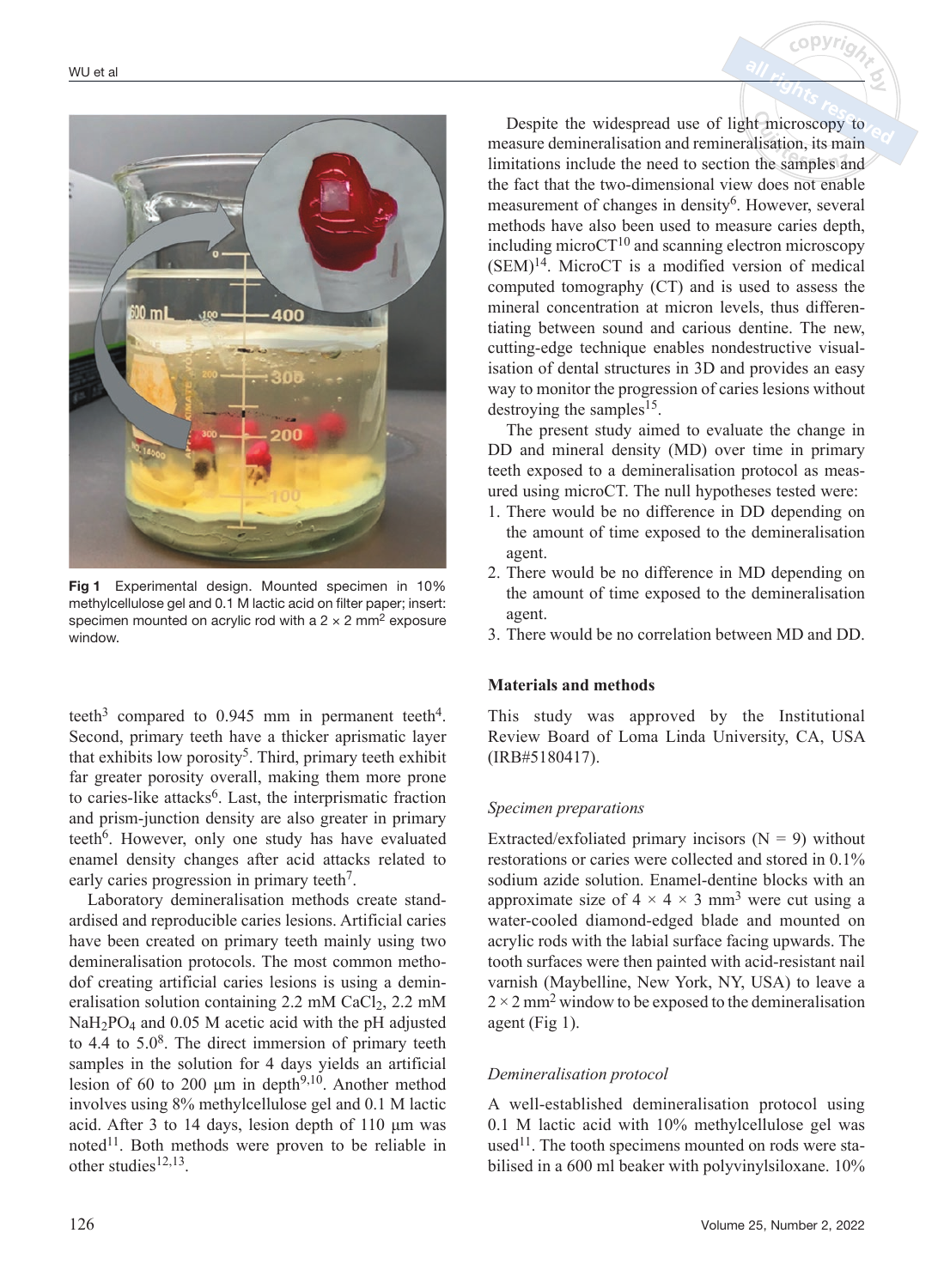

Fig 2 MicroCT images. (a) Lesion depth after 14 days of demineralisation; (b) region of interest set up (dotted line) for mineral density measurement and reconstructed images of phantoms at 0.25; 0.75 g/cm3.

methylcellulose gel was poured onto the rods so that the specimens were covered with gel. The beaker was kept in the refrigerator for 4 hours for the gel to solidify. A filter paper was placed on top of the gel and 200 ml of 0.1 M lactic acid adjusted to pH 4.6 was poured over it (Fig 1). The specimens were kept for 7 days at 37°C then removed, rinsed with deionised water, kept in artificial saliva and scanned with microCT. This procedure was repeated for the 14-day measurements.

## *MicroCT parameters*

A desktop radiograph microCT system SkyScan1272 scanner (Bruker, Billerica, MA, USA) was used to evaluate DD ( $\mu$ m) and enamel MD ( $g/cm<sup>3</sup>$ ) compared to the baseline measurements. Phase-contrast enhancement allowed object details as small as 4.0 μm to be detected. The enamel-dentine blocks mounted on acrylic rods were scanned with X-rays generated by a sealed microfocus X-ray tube (tungsten anode) at 85 keV and 100 mA with an integration time of 60 minutes. The samples were rotated over 180 degrees at rotation steps of 0.4 degrees. A 1.0-mm-thick aluminum filter was placed in front of the detector to remove low-energy X-rays. Scanning was performed under 100% humidity to avoid dehydration of the specimens, which were placed in a small container with wet gauze on top of them. A positioning jig was used for repeated measurements and precise superimposing of images.

## *Image analysis*

Each specimen was reviewed and the parameters showing clearly defined margins and best contrast between enamel and dentine were recorded. When reduced noise and artificial defects in the images were observed, the critical value was chosen by one operator, then the mean of the values was calculated and the same parameters were used to reconstruct each image. Reconstruction of 800 to 900 images per specimen per scan was performed using NRecon software (Bruker). All images were reconstructed with a beam-hardening correction of 40%, smoothing of 2 and a ring artefact correction of 4. DataViewer software (Bruker), which provides tools for intensity-based image registration for both two and three dimensions, was used for visualisation of the image. The evaluated specimens served as their own controls for the assessments. The sagittal views of baseline, 7-day and 14-day images were superimposed using the 3D registration function in DataViewer. CTAn software (Bruker) was used to analyse the mineral concentration. Phantoms with different densities (0.25; 0.75 g/  $\text{cm}^3$ ) were scanned with the same parameters and were used to calibrate the enamel density (Fig 2b). A linear calibration curve relationship between greyscale (linear attenuation coefficient, μ) and MD could then be generated from these phantoms. The calibration standards needed to fulfil basic requirements were that the X-ray attenuation must reflect the absorbance of the interested object and cover a representative range of MDs, and the calibration phantoms must be homogeneous at the spatial resolution of the scanner. After calibration, the images were analysed between baseline and after treatment to measure DD, and changes in MD were determined (Fig 2). The demineralisation area was separated from sound enamel and other tissue using the region of interest function (Fig 2b). DD was measured in the section from the middle of the nail varnish window. From that section, DD was determined by calculating the mean of the measurement from the one-third, one-half and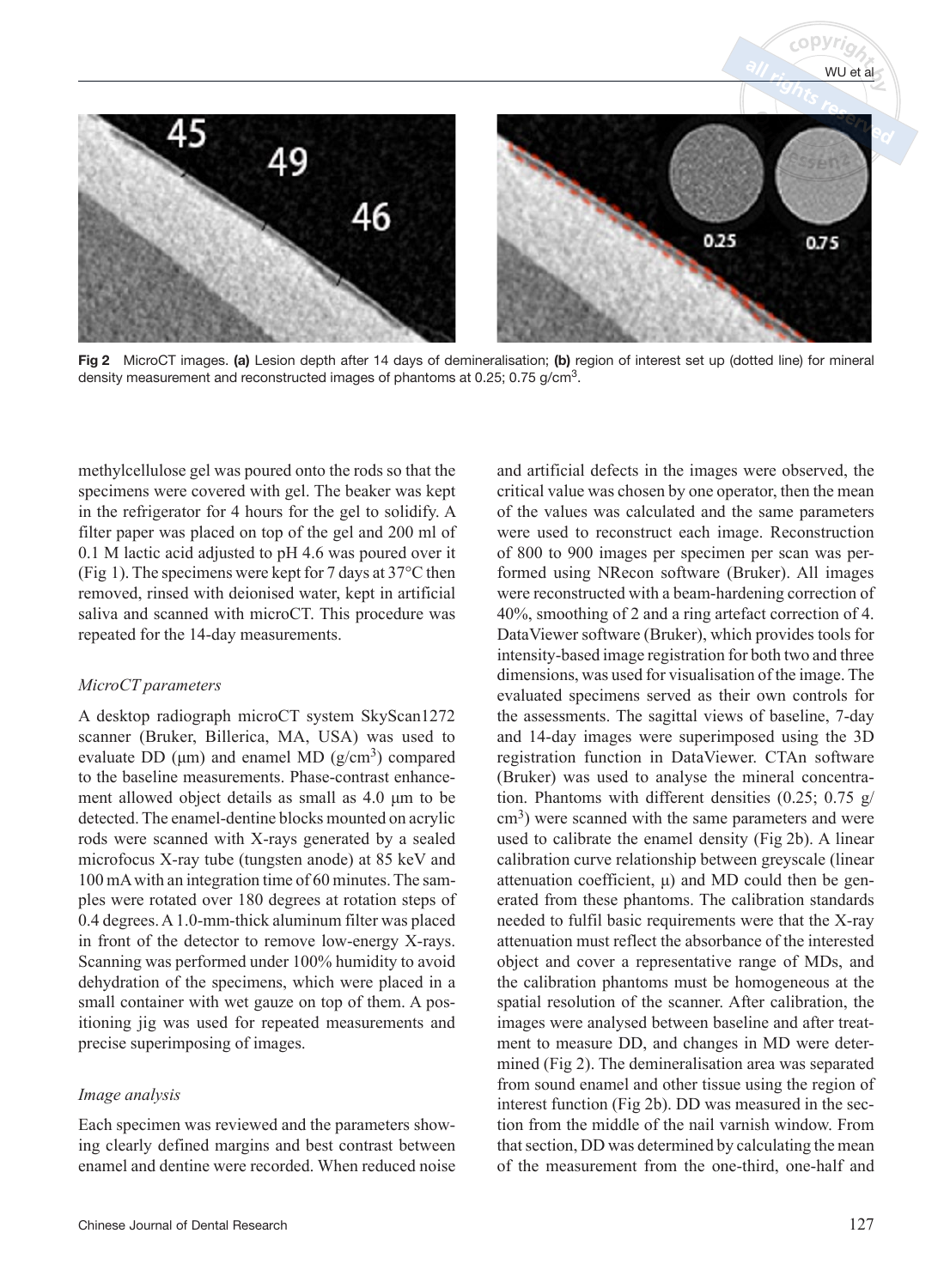|  | <b>Table 1</b> Descriptive summary of DD and MD at different time points (mean $\pm$ SD). |  |  |  |
|--|-------------------------------------------------------------------------------------------|--|--|--|
|--|-------------------------------------------------------------------------------------------|--|--|--|

| Variable              | Baseline                     | 7 davs               | <b>14 davs</b>         | P valuel |  |
|-----------------------|------------------------------|----------------------|------------------------|----------|--|
| DD, um                | $0.70 \pm 0.43$ <sup>a</sup> | $18.15 \pm 5.23^b$   | $34.2 \pm 8.7^{\circ}$ | < 0.001  |  |
| MD, q/cm <sup>3</sup> | $1.65 \pm 0.08$ a            | $1.62 \pm 0.08^{ab}$ | $1.54 \pm 0.13^b$      | 0.016    |  |

\* Different superscript letters within rows indicate a significant difference determined by repeated measures ANOVA, *P* < 0.05.

two-thirds points of the window. MD was determined by the mean value of fifty sections from the middle of the nail varnish window.

#### *Statistical analysis*

Descriptive and inferential statistics were performed using SPSS Statistics 25 software (IBM, Armonk, NY, USA). Repeated analysis of variance (ANOVA) tests were used to evaluate the differences in DD and MD over time. A Pearson bivariate correlation was run to determine the relationship between MD at different times and DD and MD. The level of significance was set at  $P < 0.05$ .

## **Results**

#### *DD by exposure time to demineralisation agent*

DD measured at different time points is summarised in Table 1. It ranged from  $0.00$  to  $0.99 \mu m$  (mean  $0.70 \mu m$ ), 11.18 to 29.50 μm (mean 18.15 μm) and 18.00 to 55.30 μm (mean 34.20 μm) at baseline, 7 days and 14 days, respectively. There was a statistically significant difference between DD at the different time points as determined by repeated measures ANOVA (Pillai trace  $P \leq 0.001$ ). The range and distribution of DD by time point are illustrated in Fig 3.

#### *MD by exposure time to demineralisation agent*

MD measured at different time points is summarised in Table 1. It ranged from 1.48 to 1.76  $g/cm<sup>3</sup>$  (mean 1.65 g/cm<sup>3</sup>), 1.47 to 1.74 g/cm<sup>3</sup> (mean 1.62 g/cm<sup>3</sup>) and 1.33 to 1.72  $g/cm<sup>3</sup>$  (mean 1.54  $g/cm<sup>3</sup>$ ) at baseline, 7 days and 14 days, respectively. There was statistically significant difference in MD between the different time points, as determined by repeated measures ANOVA (Pillai trace  $P = 0.016$ . After multiple pairwise comparisons, there was a statistically significant difference between MD at baseline and 14 days ( $P = 0.035$ ), whereas there was no difference between baseline and 7 days  $(P = 0.654)$  and 7 days and 14 days (*P* = 0.089).

## *Correlation between MD and DD*

A Pearson bivariate correlation was run to determine the relationship between MD and DD. There was a strong negative correlation between them, which was statistically significant (r *= −0.406, P = 0.035*).

### **Discussion**

The present study explored the applicability of microCT to evaluate changes in DD and MD in primary teeth after exposure to a specific demineralisation protocol. To the best of the authors' knowledge, this is the first study to use microCT and evaluate changes over time on the same primary teeth. Based on the results, we rejected our null hypotheses as there were differences in DD and MD depending on the length of time exposed to demineralisation agents. This supports that microCT methods can be used to detect changes in DD and MD over time in the same specimens, and can therefore be a valid and reliable method for future research into primary teeth.

For primary teeth, artificial caries depth ranged from 26 μm created by lactic acid with pH 4.5 by 7 days to 350 μm created by acetic acid with pH 3.9 and a soaking time of 10 days $16,17$ . The main advantage of using a gel method is the indirect contact of the demineralisation solution facilitated by the gel that may simulate the oral environment that presents a pellicle or biofilm on top of the tooth structure. Compared to a previous study that recorded a mean DD of  $36.1 \pm 8.2$  µm measured by transverse microradiography (TMR) and microscopy after 7 days' exposure to lactic acid and  $6\%$  hydroxyethyl cellulose with pH 4.5<sup>16</sup>, the present results showed less lesion depth, namely  $19.11 \pm 5.49$ μm after 7 days of demineralisation. This may be attributed to factors such as the use of a denser concentration of methylcellulose gel (10%) and immersion in a demineralising solution with a slightly higher pH (pH 4.6) in the present study. DD varied from previous studies due to different demineralisation protocols, length of soaking time and type of teeth used<sup>16,17</sup>.

The MD of sound enamel of primary incisors in the present study (mean  $1.65 \pm 0.08$  g/cm<sup>3</sup>) was similar to a previous study measuring mandibular primary anter-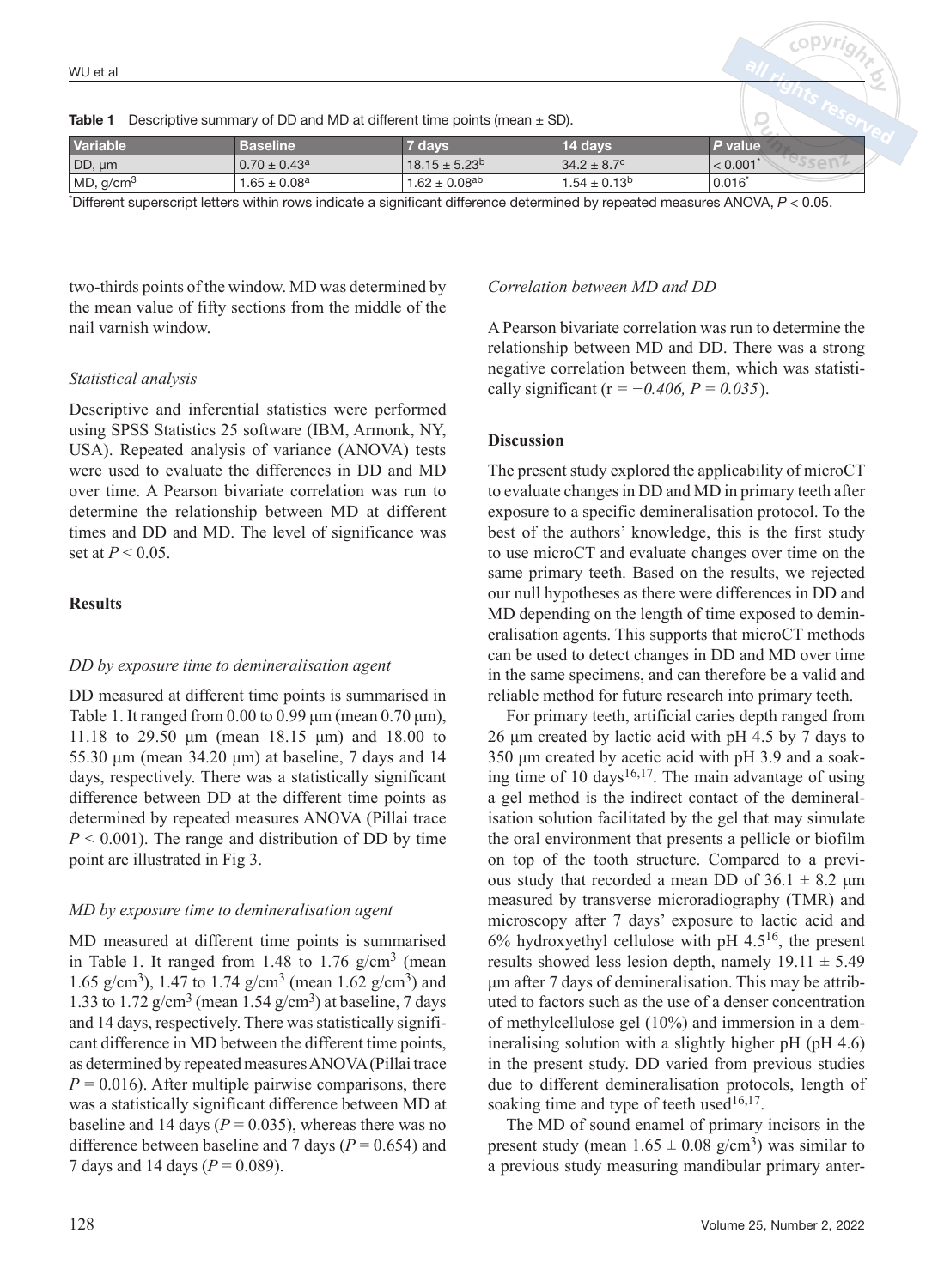

ior teeth using microCT (mean  $1.68 \text{ g/cm}^3$ )<sup>18</sup>. Kecuk et  $al<sup>19</sup>$  measured the MD of permanent premolars using microCT and reported a mean of  $2.32$  g/cm<sup>3</sup>. This result was similar to other microCT studies measuring permanent premolars (2.43 g/cm<sup>3</sup>)<sup>20</sup> and third molars (2.74  $\pm$ 0.19  $g/cm^{3}$ <sup>21</sup>. It is reasonable to expect higher MD for permanent teeth compared to primary teeth due to the increased porosity of primary tooth enamel<sup>6</sup>. Loss of MD of 1.85  $g/cm<sup>3</sup>$  was measured using microCT from permanent premolars after 21 days' demineralisation with pH 4.5 lactic acid solution, containing 6% methylcellulose and 500 mg/l hydroxyapatite<sup>20</sup>. With a different demineralisation protocol with  $2.2 \text{ mM }$  CaCl<sub>2</sub>,  $2.2 \text{ m}$ mM KH<sub>2</sub>PO<sub>4</sub> and 0.05 M acetic acid with pH 4.4, mineral loss of  $1.38 \pm 0.21$  g/cm<sup>3</sup> was noted with permanent third molars after 96 hours of exposure<sup>21</sup>. The present results showed less MD loss  $(0.11 \text{ g/cm}^3)$  after 14 days of demineralisation) compared to previous studies; this may be due to the demineralisation protocol involving use of methylcellulose gel for milder artificial caries progression.

It is noteworthy that previous studies only measured either DD or MD and none compared the two parameters. The present authors found a negative correlation between DD and MD. DD became deeper as caries progressed and the MD of the whole demineralised area decreased. As a result, progression of DD may predict loss of MD; however, the upper limit of DD in our study was 55.3 μm, so the correlation of DD and MD is not generalisable to depths beyond our upper limit.

Light microscopy is used widely to measure caries depth in many diagnostic studies of caries lesions<sup>6,8</sup>; however, it analyses 3D alterations using a two-dimensional method. As such, some characteristics can be lost during sample preparation, which can be particularly critical for analysis of caries depth<sup>15</sup>. TMR is considered the gold standard for determining the mineral content and MD change of dental enamel<sup>22</sup>. It is a reliable technique, but the cross-sectional sample preparation is difficult and makes it impossible to take repetitive scans of the same specimen<sup>23</sup>.

MicroCT provides 3D images with no sample preparation required, and repeated scanning is possible, with the enamel surface of the lesion not being damaged during scanning24,25. From the 3D images provided by microCT, changes in depth, surface area, volume and density of the tooth structure can be calculated. The disadvantages of microCT are the long amounts of time needed to form a 3D model of each sample and the high cost of the process. Different settings of microCT scanners from different studies may affect the results. This is therefore a technique-sensitive method with a steep learning curve for image processing.

The present study has inherent limitations that warrant interpretation. Because no similar studies on primary teeth had been conducted previously, to the best of the authors' knowledge, the sample size was determined based on a pilot study. During the pilot study, specimen fracture was noted after prolonged microCT scanning; this may have been due to the dryness during the scanning time. Modification was done by placing a wet gauze over the specimens while scanning to maintain 100% humidity. Future studies should be conducted with a longer demineralisation time and with deeper